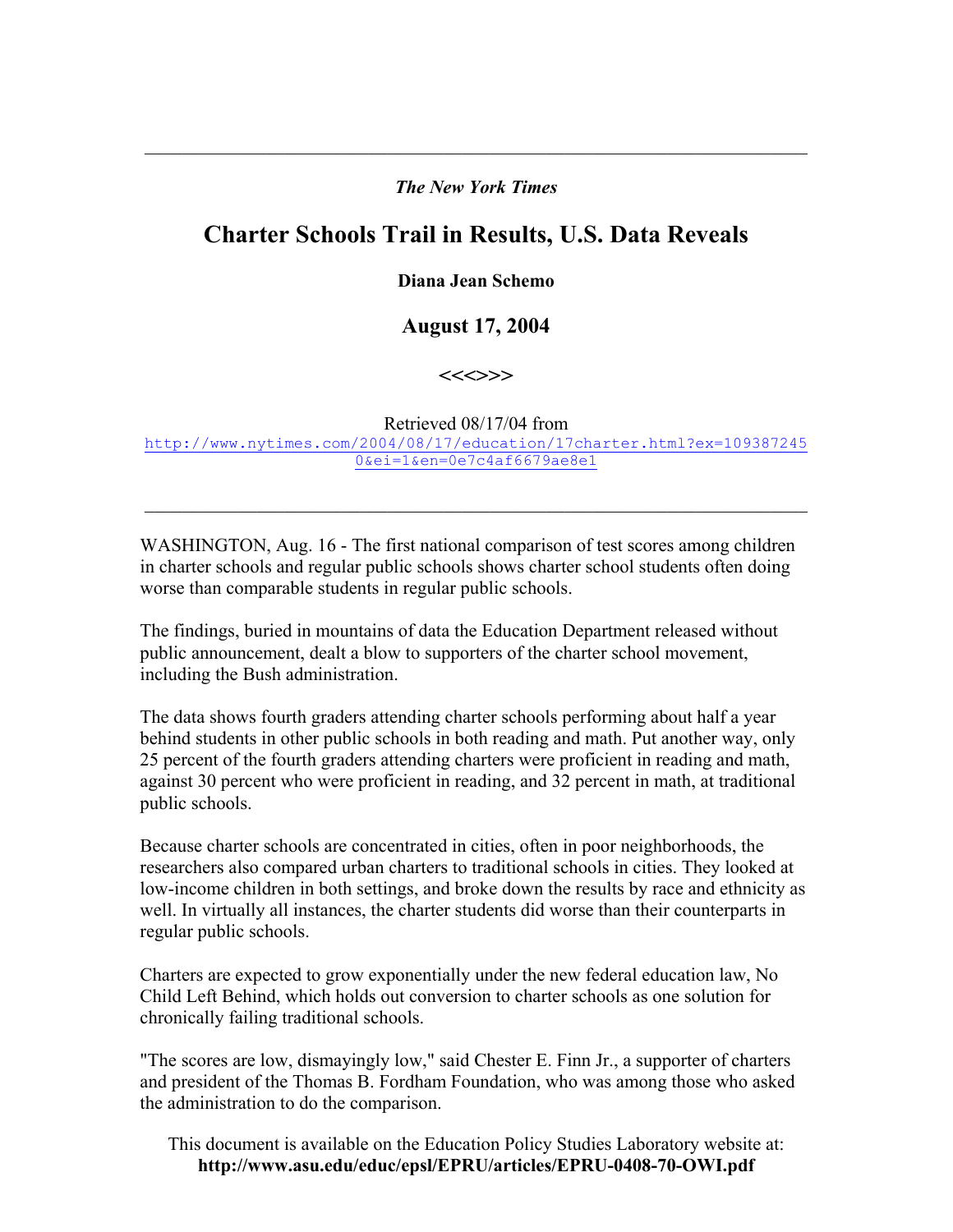Mr. Finn, an assistant secretary of education in the Reagan administration, said the quality of charter schools across the country varied widely, and he predicted that the results would make those overseeing charters demand more in the way of performance.

"A little more tough love is needed for these schools," Mr. Finn said. "Somebody needs to be watching over their shoulders."

Mr. Finn and other backers of charter schools contended, however, that the findings should be considered as "baseline data," and could reflect the predominance of children in these schools who turned to charters after having had severe problems at their neighborhood schools.

The results, based on the 2003 National Assessment of Educational Progress, commonly known as the nation's report card, were unearthed from online data by researchers at the American Federation of Teachers, which provided them to The New York Times. The organization has historically supported charter schools but has produced research in recent years raising doubts about the expansion of charter schools.

Charters are self-governing public schools, often run by private companies, which operate outside the authority of local school boards, and have greater flexibility than traditional public schools in areas of policy, hiring and teaching techniques.

Federal officials said they did not intend to hide the performance of charter schools, and denied any political motivation for failing to publicly disclose that the data were available. "I guess that was poor publicity on our part," said Robert Lerner, the federal commissioner for education statistics. Mr. Lerner said further analysis was needed to put the data in its proper context.

But others were skeptical, saying the results proved that such schools were not a cure-all. "There's just a huge distance between the sunny claims of the charter school advocates and the reality," said Bella Rosenberg, an special assistant to the president of the American Federation of Teachers. "There's a very strong accountability issue here."

Of the nation's 88,000 public schools, 3,000 are charters, educating more than 600,000 students. But their ranks are expected to grow as No Child Left Behind identifies thousands of schools for possible closing because of poor test scores.

Once hailed as a kind of free-market solution offering parents an escape from moribund public schools, elements of the charter school movement have prompted growing concern in recent years. Around the country, more than 80 charter schools were forced to close, largely because of questionable financial dealings and poor performance, said Luis Huerta, a professor at Columbia University Teachers College. In California, the state's largest charter school operator has just announced the closing of at least 60 campuses, The Los Angeles Times reported on Monday, stranding 10,000 children just weeks before the start of the school year.

This document is available on the Education Policy Studies Laboratory website at: **http://www.asu.edu/educ/epsl/EPRU/articles/EPRU-0408-70-OWI.pdf**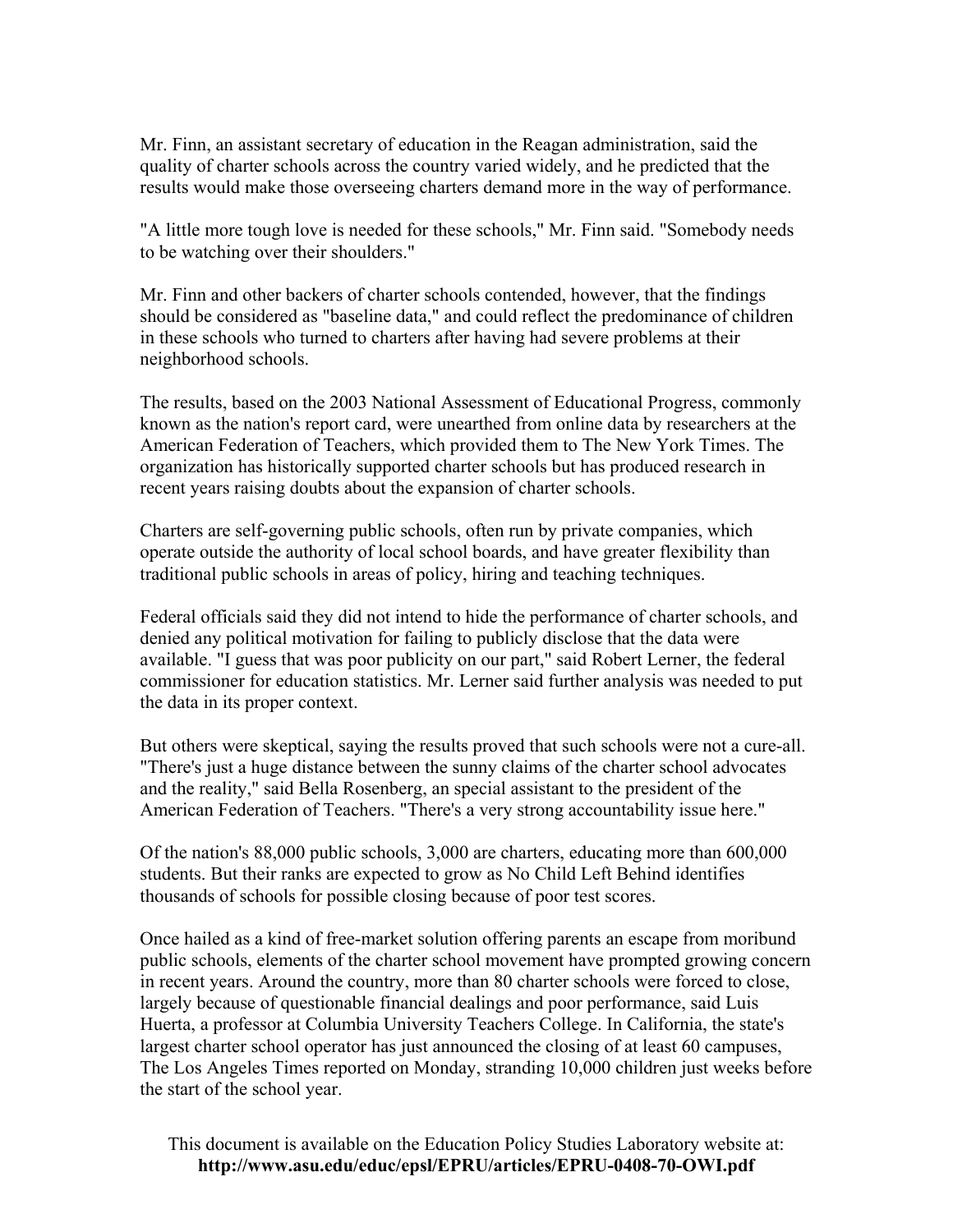The math and reading tests were given to a nationally representative sample of about 6,000 fourth graders at 167 charter schools in February 2003. Some 3,200 eighth graders at charter schools also took the exams, an insufficient number to make national comparisons.

The results are not out of line with earlier local and state studies of charter school performance, which generally have shown charters doing no better than traditional public schools. But they offered the first nationally representative comparison of children attending both types of schools, and are expected influence public debate.

Amy Stuart Wells, a sociology professor at Columbia University Teachers College, called the new data "really, really important."

"It confirms what a lot of people who study charter schools have been worried about," she said. "There is a lack of accountability. They're really uneven in terms of quality."

Detractors have historically accused charters of skimming the best students, those whose parents are most committed, from the poorest schools. But supporters of charter schools said the data confirmed earlier research suggesting that charters take on children who were already performing below average. "We're doing so much to help kids that are so much farther behind, and who typically weren't even continuing in school," said Jeanne Allen, president of the Center for Education Reform, in Washington, which represents charter schools. She said the results reflect only "a point in time," and said nothing about the progress of students in charter schools.

That, she said, could be measured only by tracking the performance of charters in future tests. For the moment, however, the National Assessment Governing Board has no plans to survey charters again.

One previous study, however, suggests that tracking students over time might present findings more favorable to the charter movement. Tom Loveless, director of the Brown Center on Education Policy at the Brookings Institution, who conducted a two-year study of 569 charter schools in 10 states found that while charter school students typically score lower on state tests, over time they progress at faster rates than students in traditional public schools.

The new test scores on charter schools went online last November, along with state-bystate results from the national assessment. Though other results were announced at a news conference, with a report highlighting the findings, federal officials never mentioned that the charter school data were publicly available.

Researchers at the American Federation of Teachers were able to gain access to the scores from the national assessment's Web site only indirectly: by gathering results based on how schools identified themselves in response to a question.